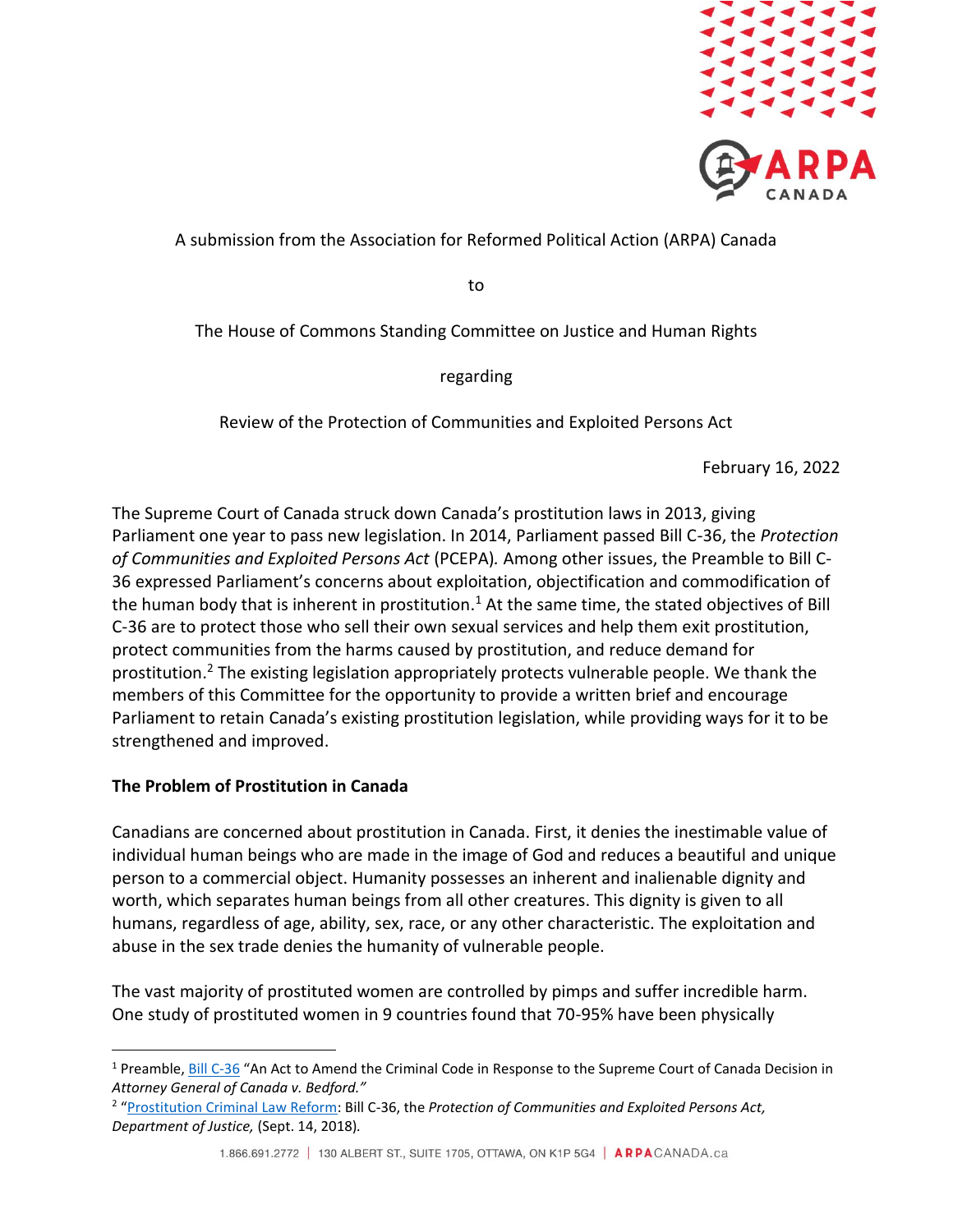assaulted, 60-75% were raped in prostitution, 89% said that they wanted to escape their situation, and 69% met the criteria for PTSD.<sup>3</sup> Decriminalizing prostitution will not, as some suggest, create an equal playing field for female entrepreneurs who wish to engage in a legitimate business of sexual services. Rather, it normalizes harmful activity. One study demonstrates that many of the men who purchase sex are aware of the harms they inflict on women and on the community, and very few indicated that there could be positive effects for the prostituted women and the community.<sup>4</sup> 41% of sex buyers agreed that even a small fine would deter them from doing so.<sup>5</sup>

The connection between prostitution and human trafficking is hard to overstate. The legalization or even toleration of prostitution has historically led to an increased number of women and children being trafficked into the commercial sex trade.<sup>6</sup> One study, testing the theory that legalized prostitution could reduce trafficking by making it a safer, more attractive job for domestic sex workers, found the opposite was true: countries that legalized prostitution experienced higher inflows of trafficking.<sup>7</sup> In a chilling example of this effect, another study in the Netherlands reported that in the first 5 years of legalizing prostitution, the number of child prostitutes in the country increased 300% from 4,000 to 15,000.<sup>8</sup> Other countries that have legalized and regulate prostitution have seen rampant drug trafficking and human trafficking, sexual exploitation, and child prostitution. Ultimately, this normalizes the treatment of women as a commodity and encourages demand for prostitution.<sup>9</sup>

Incidences of human trafficking in Canada remain high, with 1,708 police-reported incidents between 2009 and 2018. 45% of the victims were between the ages of 18 and 24, and 28% were under the age of 18.<sup>10</sup> Between 2019 and 2020, the Canadian Human Trafficking Hotline identified 415 cases of human trafficking, reporting 593 victims and survivors.<sup>11</sup> One report also clarifies that the majority of prostitutes in Canada entered prostitution between the ages of 14 and 20.<sup>12</sup>

Prostitution and sex trafficking exist because of the demand, which causes traffickers to step in and provide greater supply. Humans are treated like commodities subject to the changes in

<sup>&</sup>lt;sup>3</sup> Melissa Farley et al., "[Prostitution and Trafficking in Nine Countries:](https://www.researchgate.net/publication/254381847_Prostitution_and_Trafficking_in_Nine_Countries)" An Update on Violence and Posttraumatic Stress Disorder," *Journal of Trauma Practice* Volume 2, No. 3-4, (2003), pp. 33-74.

<sup>4</sup> Melissa Farley et al., "[Comparing Sex Buyers With Men Who Do Not Buy](https://www.researchgate.net/publication/281443339_Comparing_Sex_Buyers_With_Men_Who_Do_Not_Buy_Sex_New_Data_on_Prostitution_and_Trafficking) Sex: New Data on Prostitution and Human Trafficking," *Journal of Interpersonal Violence* 32(23), (August 2015), 16.

<sup>&</sup>lt;sup>5</sup> Farley, "Comparing Sex Buyers with Men Who Don't Buy Sex," 15.

<sup>6</sup> Monica O'Connor and Grainne Healy, "[The Links Between Prostitution and Sex Trafficking:](https://ec.europa.eu/anti-trafficking/links-between-prostitution-and-sex-trafficking-briefing-handbook_en) A Briefing Handbook," Joint Project Coordinated by the Coalition Against Trafficking in Women (CATW) and the European Women's Lobby (EWL), A Swedish and United States Governmental and Non-Governmental Organisation Partnership, (2006), 29. 7 Seo-Young Cho, Axel Dreher, and Eric Neumayer. "[Does legalized prostitution increase human trafficking](https://papers.ssrn.com/sol3/papers.cfm?abstract_id=1986065)?" *World Development*, 41 (1), (2013), 2.

<sup>&</sup>lt;sup>8</sup> Janice G. Raymond, "[Ten Reasons for Not Legalizing Prostitution](https://catwinternational.org/wp-content/uploads/2019/09/Ten-Reasons-for-NOT-Legalizing-Prostitution.pdf) and a Legal Response to the Demand for Prostitution," Binghampton: Hawthorn Press, (2003), 7.

<sup>9</sup> Meaghan Tyler, "[Demand Change:](https://www.catwa.org.au/catwa-publications/nordic-model-pamphlet-2/)" Understanding the Nordic Approach to Prostitution," *Coalition Against Trafficking in Women Australia,* (2017), 7.

<sup>10</sup> Adam Cotter, ["Trafficking in Persons in Canada,](https://www150.statcan.gc.ca/n1/pub/85-002-x/2020001/article/00006-eng.htm) 2018" *Statistics Canada*, (June 23, 2020).

<sup>&</sup>lt;sup>11</sup> "[Human Trafficking Trends in Canada,](https://www.canadiancentretoendhumantrafficking.ca/human-trafficking-trends-in-canada-2019-2020/) 2019-2020," Canadian Centre to End Human Trafficking.

<sup>12</sup> Benjamin Perrin, "[Oldest Profession or Oldest Oppression](https://www.macdonaldlaurier.ca/files/pdf/MLIPerrinPaper01-14-final-Web-Ready.pdf)?" *MacDonald-Laurier Institute* (January 2014), 2.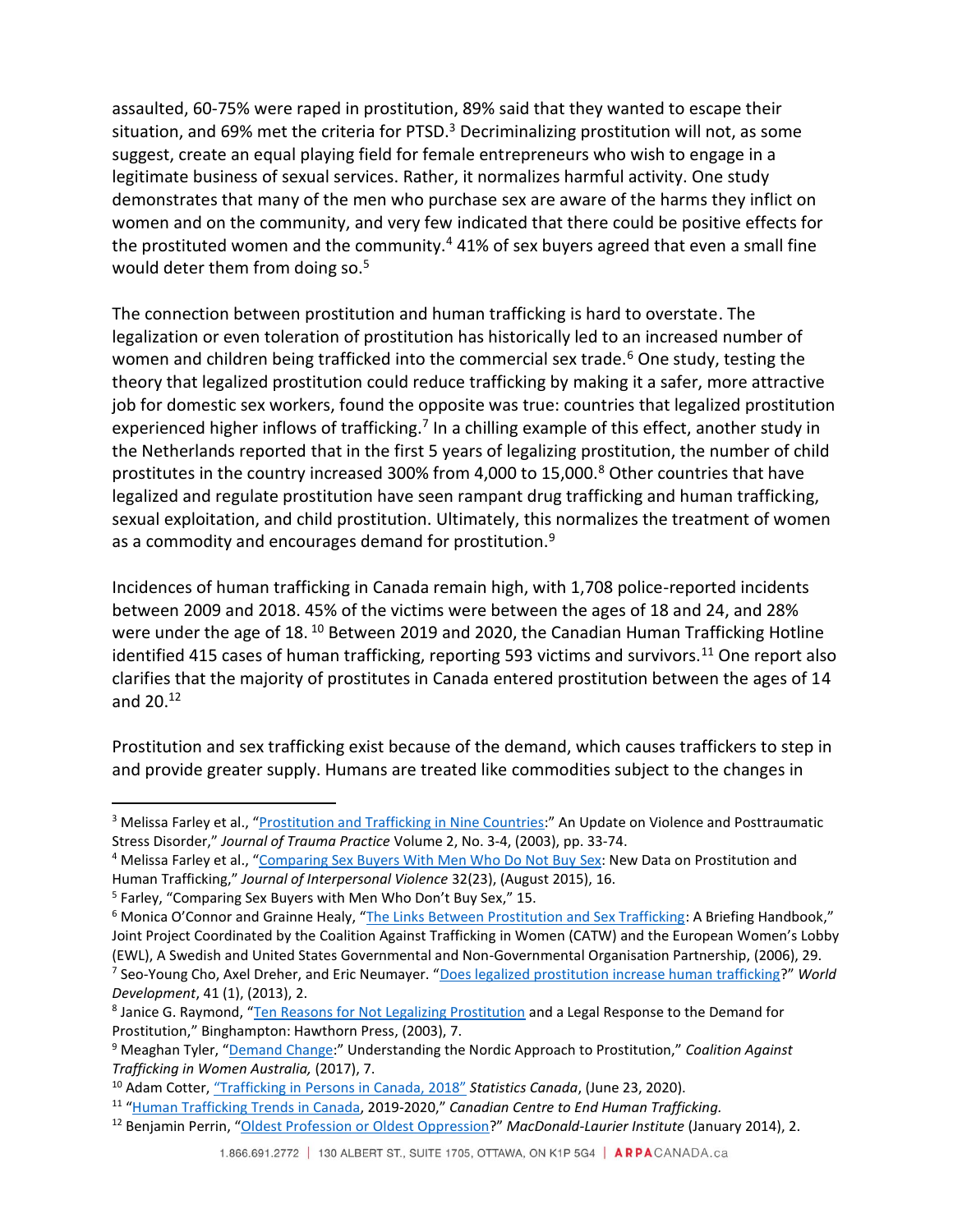supply and demand.<sup>13</sup> The evidence of violence, trauma, psychological suffering and oppression stands as a testimony to the destructive nature of the sex trade. In 2002, Canada ratified the Palermo Protocol, which includes a commitment to "adopt or strengthen legislative or other measures, such as educational, social or cultural measures, including through bilateral and multilateral cooperation, to discourage the demand that fosters all forms of exploitation of persons, especially women and children, that leads to trafficking."<sup>14</sup> Canada's PCEPA legislation appropriately targets and discourages that demand to combat the exploitation of vulnerable Canadians.

## **Canada's Prostitution Legislation**

Canada's *Protection of Communities and Exploited Persons Act* is based on the Nordic model, which was first introduced in Sweden in 1999. Evidence from Sweden shows that this approach has been successful at reducing harm to vulnerable people. A special inquiry commissioned by the Swedish government in 2010 recognized that both human trafficking and prostitution are fueled by demand, and that it is primarily men who purchase sex, thus predominantly affecting women and girls. The inquiry found that street prostitution had been reduced by half and was one third of the amount of street prostitution in Norway and Denmark. They also found that indoor prostitution had not increased overall as a result of the decrease in street prostitution, and that human trafficking was lower than surrounding countries.<sup>15</sup> A recent study of just over 6,000 Swedish men demonstrated that Swedish men who have grown up with the Swedish model of prostitution buy sex at half the rate of the older generations, indicating a significant drop in demand and cultural acceptability.<sup>16</sup>

Many survivors of prostitution and human trafficking have expressed support for models that criminalize the purchase of sex, and share their experiences of abuse in the sex trade. One survivor, Rebecca Mott, expressed her support for the Nordic model:

"I had walked into prostitution… but I was 14, and had lived with mental and sexual violence since before I had words… I survived prostitution by killing all my emotions… In all cases, we must know the creators and source of this hate and violence to the prostituted is male demand, and those who supply and profiteer from that demand. That is why I and other exited women fully back the Nordic Approach as a first step to full human rights and dignity for all the prostituted." $17$ 

<sup>13</sup> Lisa Thompson, ["The Critical Role of Market Dynamics in Combating Sex Trafficking,"](https://endsexualexploitation.org/articles/demand-for-prostitution-the-critical-role-of-market-dynamics-in-combating-sex-trafficking/) *National Centre on Sexual Exploitation*, (March 11, 2021).

<sup>&</sup>lt;sup>14</sup> "[Protocol](https://www.ohchr.org/en/professionalinterest/pages/protocoltraffickinginpersons.aspx) to Prevent, Suppress and Punish Trafficking in persons Especially Women and Children, supplementing the United Nations Convention against Transnational Organized Crime," *United Nations Human Rights Office of the High Commissioner,* (November 15, 2000), Article 9(5).

<sup>15</sup> "[The Ban against the Purchase of Sexual Services.](https://ec.europa.eu/anti-trafficking/ban-against-purchase-sexual-services-evaluation-1999-2008_en) An evaluation 1999-2008," *Swedish Institute* (2010), 5-9.

<sup>&</sup>lt;sup>16</sup> Charlotte Deogan et al., "[Are Men Who Buy Sex Different from Men Who Do Not?:](https://link.springer.com/article/10.1007/s10508-020-01843-3) Exploring Sex Life

Characteristics Based on a Randomized Population Survey in Sweden," *Archives of Sexual Behavior* 50, (2021), pp. 2049-2055*.* 

<sup>17</sup> Rebecca Mott, "[Prostitution Survivor Testimony](https://nordicmodelnow.org/testimonial/rebecca-mott/)," *Nordic Model Now!* (March 2016).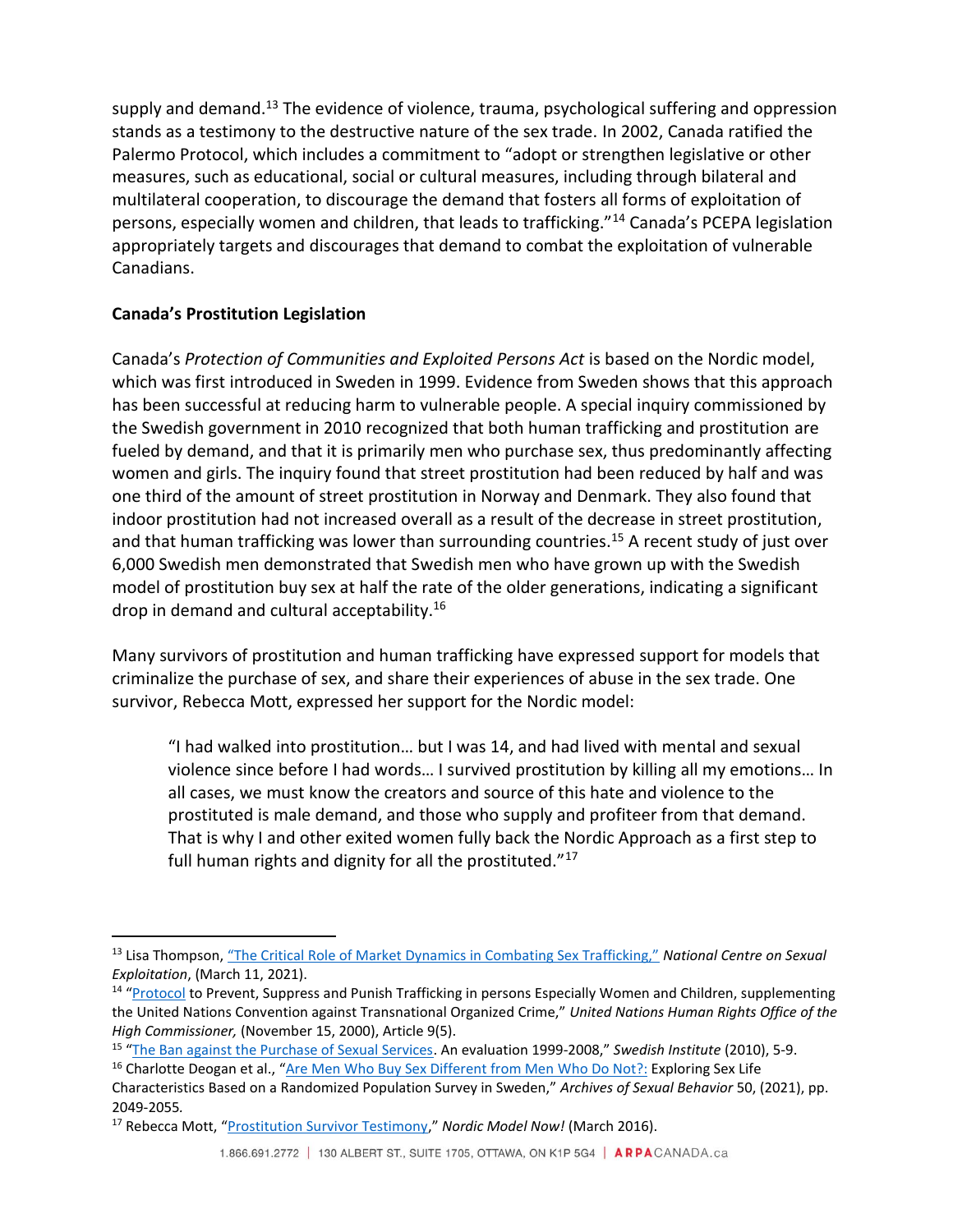The PCEPA aimed to criminalize the purchase of sexual services and those who profit from the sale of sexual services rather than those who provide sexual services. Since the introduction of the PCEPA, fewer women have been accused, only two have been convicted of an offence, and none were sentenced to custody. Alternatively, there was a large increase in the number of men accused and charged. Additionally, the number of incidents related to profiting from the sale of sexual services has increased. The number of police-reported incidents also increased following the new legislation.<sup>18</sup> In the five years prior to the PCEPA, 54 victims of homicide were identified as sex trade workers, and in the five years following, that number was 35. This indicates in part the new offences created by the PCEPA, but also the need for people to be protected from exploitation.

A recent poll conducted by Nanos Research found that 49% of Canadians support Canada's existing legislation on prostitution, and only 11% oppose the legislation. 46% of Canadians approve of the approach to addressing prostitution, and 61% agree that Canadians governments should provide funding to organizations that help women in prostitution with counselling and support services.<sup>19</sup> Speaking of the Nordic model in Sweden, Catharine MacKinnon says that "the stigma of prostitution may be shifting to the johns. Although the drafting and implementation of the law could be improved, as could judicial recognition of its fundamental principle and benefits for exit, this is the only legal approach to prostitution that has ever even partly worked in the history of the world."<sup>20</sup>

## **Recommendations for Improvement**

Canada's existing legislation around prostitution appropriately recognizes the harm caused to women by those who purchase sex and the need to reduce demand to prevent further and increased exploitation. Where Canada's approach can be improved is in the enforcement and implementation of this legislation. Canada can learn from Sweden's example in this area as well. Initially after passing their prostitution law, police were concerned about their ability to enforce it. Sweden then passed a sex trafficking law in 2002, which helped police enforce the law and discover further information for the prosecution of human traffickers.<sup>21</sup>

# **1. Better Enforcement**

Canada's legislation can be improved through better enforcement. Of course, some of the challenges with applying this legislation include the need to coordinate efforts between Federal and Provincial levels of government, while also increasing partnerships with the private sector in order to have a coordinated, communicative approach to prostitution and human trafficking.

<sup>&</sup>lt;sup>18</sup> Mary Allen and Cristine Rotenberg, "[Crimes related to the sex trade:](https://www150.statcan.gc.ca/n1/pub/85-002-x/2021001/article/00010-eng.htm) Before and after legislative changes in Canada," *Statistics Canada,* (June 21, 2021).

<sup>&</sup>lt;sup>19</sup> "[Canadians are five times more likely](https://www.nanos.co/wp-content/uploads/2020/08/2020-1689-LAWC-July-Populated-Report-FINAL-Updated-with-Tabs.pdf) to support than oppose Canada's current prostitution legislation," Conducted by Nanos for London Abused Women's Centre, (July 2020), 2-4.

<sup>20</sup> Catharine A. MacKinnon, "[Trafficking, Prostitution, and Inequality](https://prostitutionresearch.com/trafficking-prostitution-and-inequality/)," *Harvard Civil Rights-Civil Liberties Law Review,* 46, (2011), 302-304.

<sup>&</sup>lt;sup>21</sup> Heather Monasky, "[On Comprehensive Prostitution Reform:](https://papers.ssrn.com/sol3/papers.cfm?abstract_id=1741583) Criminalizing the Trafficker and the Trick, but Not the Victim – Sweden's Sexkopslagen in America," *William Mitchell Law Review* 37, Issue 4, (2011), 2029-2030.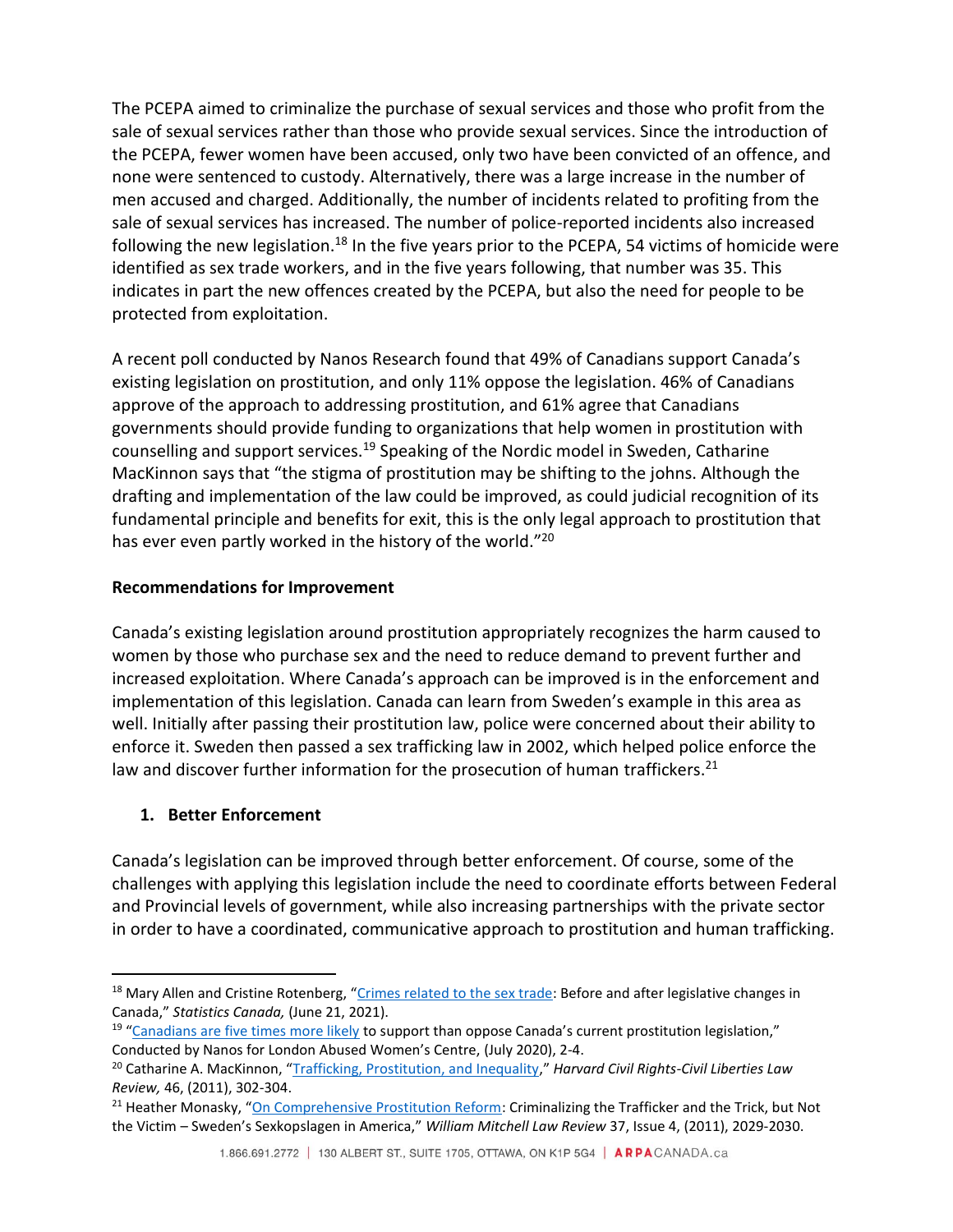Because of the different approaches by different levels of government, the range and quality of services for victims of trafficking can vary dramatically throughout the country. As a result, individual Provinces play a large part in establishing appropriate enforcement methods.<sup>22</sup>

For example, recently, the province of Ontario improved enforcement through the *Combating Human Trafficking Act,* 2021. This Act provided further tools to law enforcement to monitor human trafficking in hotels as well as tackling sexual service advertisements and improving the law to further protect minors from sexual exploitation.<sup>23</sup> Proper enforcement methods allow law enforcement to target those who purchase sex and exploit vulnerable women. There remains some distrust of law enforcement based on situations in the past where prostituted women were arrested and pimps and johns were not penalized.<sup>24</sup> The Canadian approach to addressing demand instead of criminalizing those who provide sexual services helps to reduce the stigma and distrust around prostitution and aids those who are exploited.<sup>25</sup>

## **2. Better Education**

Education is an important part of helping Canadians understand the harms of prostitution and human trafficking. Evidence from Sweden shows that the younger generation of men properly sees purchasing sex as inappropriate, while fewer in the older generation see it that way.<sup>26</sup> Appropriate legislation combined with education can have a positive impact by reducing demand. Canadians need to be informed about harmful commodification of women and encouraged to understand how to recognize signs of sex trafficking or under-age prostitution. A recent survey indicates that only 33% of Canadians know that buying sex is illegal in Canada.<sup>27</sup> If a law is not properly understood or enforced, it cannot be effective.

Teachers and students in our education system should be provided with resources to understand and identify signs of human trafficking and exploitation. Education falls under provincial jurisdiction, but the Federal government should coordinate with provinces to ensure that Canadians understand the existing law and how to help those who are being exploited.

## **3. Better Exit Support**

Canada can improve on ways to help women exit prostitution. There are some people who choose to enter the sex trade and seek to advance it. However, it is critical to have systems in place that help those who wish to escape from the sex trade. One study of prostitutes in 9 countries revealed that 89% want to escape prostitution. In Canada, that number was 95%.<sup>28</sup> This includes assisting women and others seeking to exit the sex trade with shelter, addiction counseling, job training and health care. One report reveals that Covid-19 has had a major

<sup>&</sup>lt;sup>22</sup> ["Trafficking in Persons Report, 20](https://www.state.gov/wp-content/uploads/2020/06/2020-TIP-Report-Complete-062420-FINAL.pdf)<sup>th</sup> Edition," U.S. Department of State, (2020), 143-144.

<sup>23</sup> *[Bill 251,](https://www.ola.org/en/legislative-business/bills/parliament-42/session-1/bill-251) Combating Human Trafficking Act, 2021*, Legislative Assembly of Ontario.

<sup>24</sup> Monasky, "On Comprehensive Prostitution Reform," 2038.

<sup>&</sup>lt;sup>25</sup> MacKinnon, "Trafficking, Prostitution, and Inequality," 274.

<sup>&</sup>lt;sup>26</sup> Charlotte Deogan et al., "Are Men Who Buy Sex Different from Men Who Do Not?"

 $27$  "Canadians are five times more likely to support than oppose Canada's current prostitution legislation," 5.

<sup>&</sup>lt;sup>28</sup> Farley et al., "Prostitution and Trafficking in Nine Countries," 51.